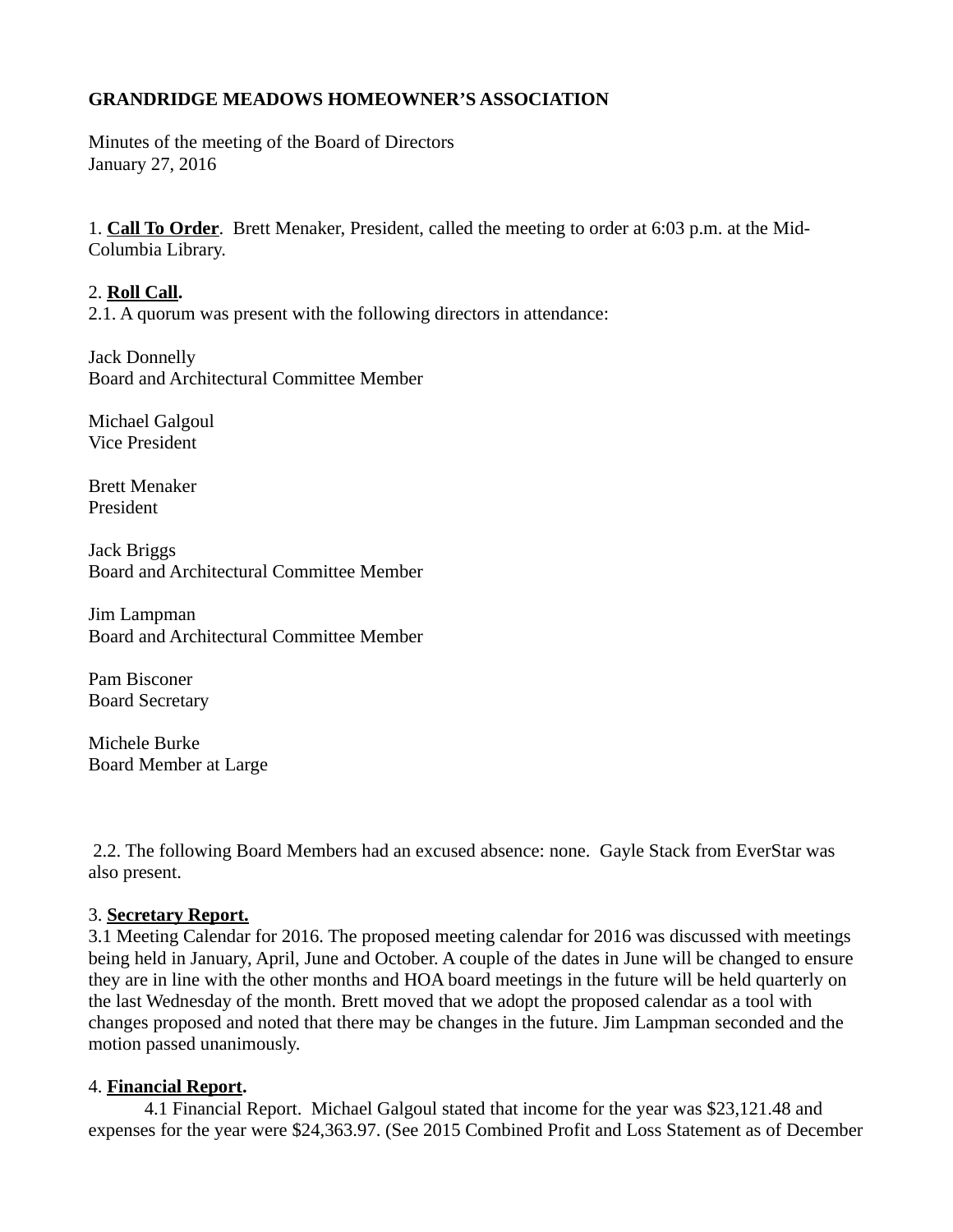31, 2015 attached). The HOA had \$27,876.16 in a reserve/savings account as of December 31, 2015. (See Balance Sheet as of December 31, 2015 attached.) Gayle Stack stated the HOA Board should have a reserve study done so we can better anticipate when we will incur expenses and adjust our Reserve/Savings accordingly.

Michael presented the 2016 Budget for approval by the Board. The proposed budget is based on actuals for 2015 with adjustments based on anticipated 2016 additional costs such as placement of property liens. (The 2016 Budget is attached). Michael Galgoul moved that we accept the budget for 2016 as presented. Brett Menaker seconded and the motion passed unanimously. The approved budget will be presented at the Annual Meeting for Homeowners' approval.

4.2 Status on existing liens and amounts. Total cash due as of December 31, 2015 is \$10,905.25. This amount has been reduced by about \$1,000 during January 2016 and the remaining \$9,000 is from about nine homes that have not paid.

4.3 Proposed new liens and amounts. One lien has been filed now and about 4-5 more will be filed shortly. EverStar places the lien and the Board is advised as to the status of liens.

# 5. **Architectural Control Committee Report.**

 5.1 Status on violations sent over the last six months. Over 70 notices were sent out and only four homeowners did not comply. Overall, the subdivision is looking great and the board appreciates the efforts of residents. Jack Briggs stated that election time is coming up and state law does not allow the banning of political signs on an owner's property before any primary or general election. However, signs will not be allowed for local issues that do not appear on either ballot -- such as local bond issues or school levy elections in order not to get into a local "sign war". Also, permitted signs will be limited to the size designated in the CC&Rs for "For Rent" and "For Sale" signs.

5.2 Approval of 2016 Maintenance contract. Desert Green is the HOA's current vender for maintaining the plants in the subdivision. However, they will no longer be doing maintenance. Jim Lampman stated he got bids from Jesse's and Heritage and that there was a difference of approximately \$2,600 with the contract being awarded to Jesse's at approximately \$6,049 per year. Jim Lampman moved that we accept Jesse's bid of \$6,049.61 for the year. Jack Briggs seconded and the motion passed unanimously. 5.3 Christmas Lights Contest. Winners were announced and their names were posted on the HOA website during the past month.

## 6. **Old Business.**

 6.1 Discuss Results of Homeowner's Survey. Jack Briggs stated that most of the homeowners prefer a minimum number of rentals with 87% of respondents saying they want 10% or fewer rentals. He said we estimate that currently 8.3% of Grandridge Meadows properties are rentals now. Jack Briggs moved that when the number of renters is 10% or more we do not entertain anyone else who simply wants to buy and intends to rent. Jim Lampman seconded the motion. The motion passed with two board members voting no. A Board resolution will be prepared for the Board's signature. 6.2 Adopt Policy for Rental Homes. The draft policy for rental homes was reviewed. Motion by Jack Briggs that the policy is revised to read: This policy is to provide general guidelines for how the Board of Directors will evaluate requests to rent "when the number of renters in the subdivision is fewer than the target established by the board". Michael Galgoul seconded and the motion passed unanimously. The policy will be officially adopted after it is reviewed by an attorney.

6.3 Update on tumbleweeds along Steptoe. Michael Galgoul stated that the tumbleweeds along Steptoe were cleaned up after he contacted the City of Richland Code Enforcement.

## 7. **New Business**

 7.1 A homeowner mentioned concerns about dumping on Bruneau Avenue. The issue is complex because Bonneville Power Administration has an easement through the property and only a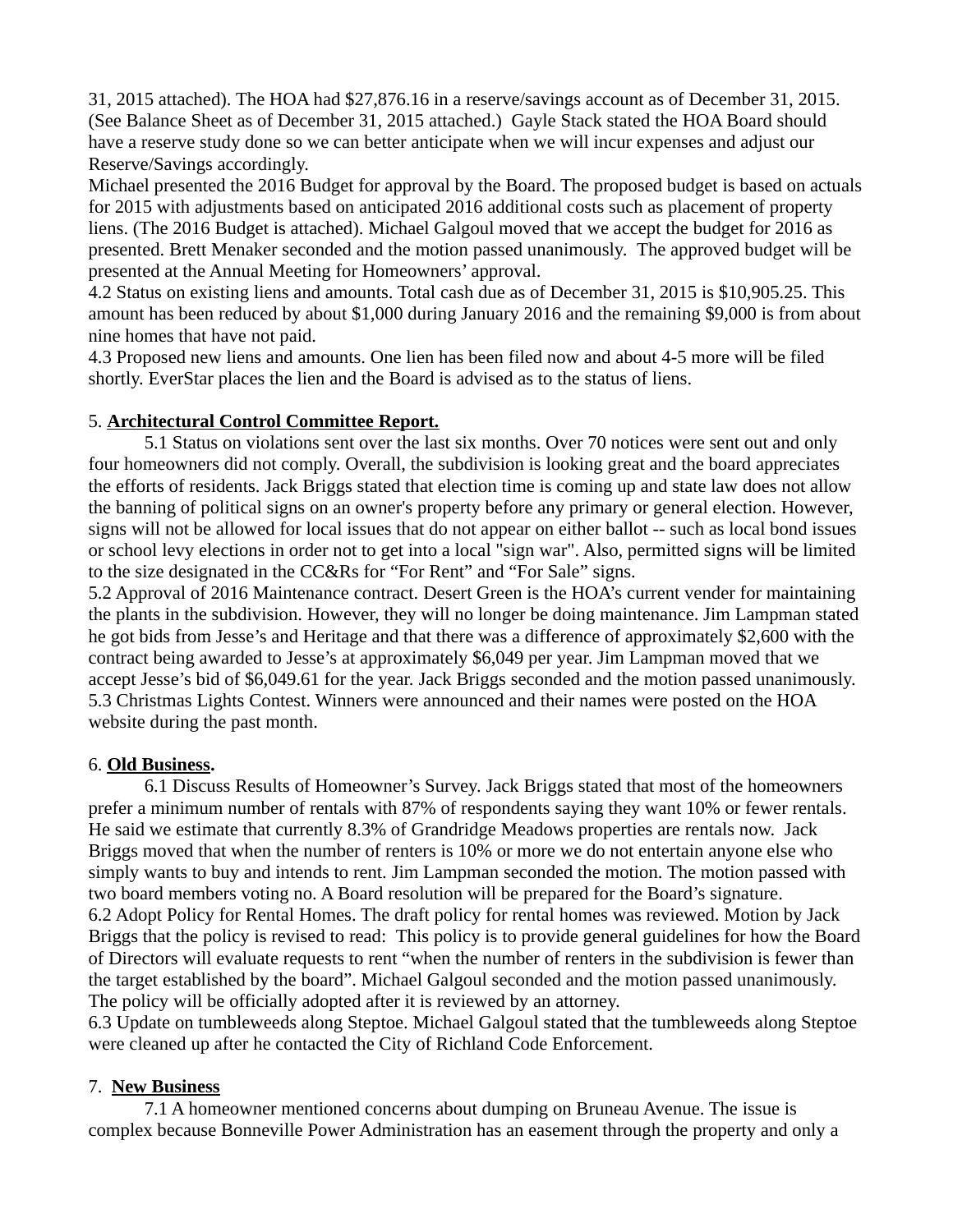small sliver of land is part of Grandridge Meadows. The rest of the land is owned by the railroad. The board considered placing "No Dumping" signs but a homeowner who lives near the area objected to the placement of these signs. The HOA contacted Bonneville Power Administration, requesting that it clear away the pile of debris it left when it installed new power poles late last year. BPA's response was that the debris should not have been under the line in the first place, and it is the responsibility of the land owner to remove it. For the portion of land that is in Grandridge Meadows, we will be in contact with the owner and ask him to move the debris. If that does not work, the Home Owners Association will have the work done and bill the land owner.

7.2 Method of notifying members of meetings. The board discussed sending meeting notices via email in the future to save on postage. Gayle Stack of EverStar indicated she has about 60% of the email addresses in the subdivision. Gayle will send another notice asking residents to inform us of their email address and the meeting notices will be sent via email for those we have and via regular mail for those who have not responded.

 7.3 A homeowner expressed concern about droppings that were left in her yard by an animal. A notice will be placed on the website asking members to pick up after their animals. Another member mentioned a concern about residents speeding through the subdivision. A notice regarding this will also be placed on the HOA website.

## 8. **Open Forum.**

9. **Executive Session**. (If required). No executive session was required.

10. **Next Meeting Date.** April 27, 2016

11. **Meeting Adjourned.** The meeting was adjourned at 7:52 p.m.

The foregoing minutes were approved by the Board of Directors on April 27th, 2016.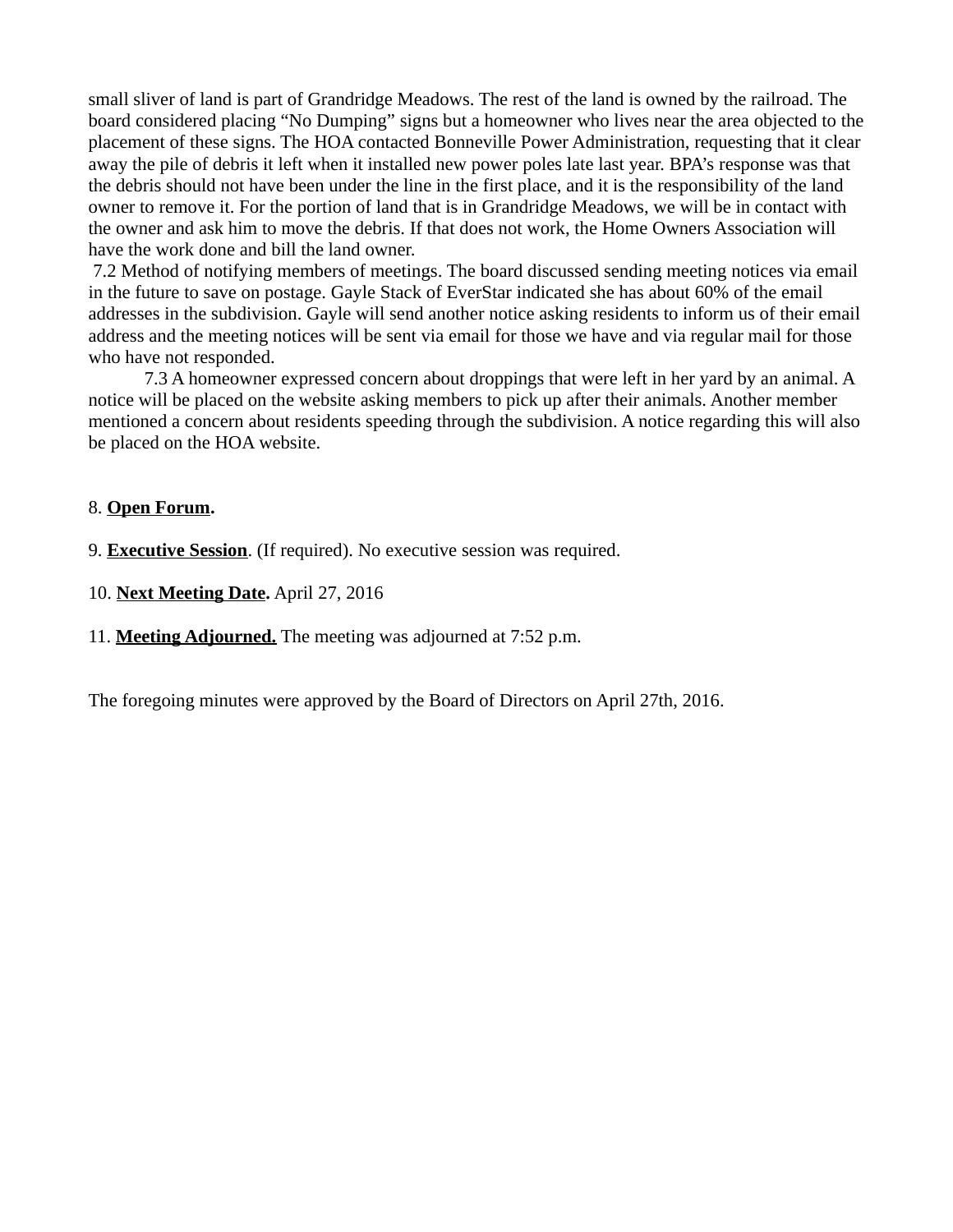| Grandridge Meadows HOA           |          |  |
|----------------------------------|----------|--|
|                                  | 2016     |  |
| Operating Income & Expense       |          |  |
| Income                           |          |  |
| ASSESSMENT INCOME                |          |  |
| Dues/Past Dues                   | \$22,000 |  |
| <b>OTHER INCOME</b>              |          |  |
| Interest on Bank Accounts        | \$50     |  |
| <b>Violation Fine</b>            | \$500    |  |
| Late Fee                         | \$150    |  |
| Interest on Delinquency          | \$100    |  |
| <b>Total Operating Income</b>    | \$22,800 |  |
| Expense                          |          |  |
| ADMINISTRATIVE EXPENSES          |          |  |
| Management Fee                   | \$3,500  |  |
| <b>Bank Service Fees</b>         | \$50     |  |
| Licenses & Permits               | \$100    |  |
| Postage & Copies                 | \$1,700  |  |
| <b>Tax Preperation</b>           | \$500    |  |
| Legal Fees/Liens                 | \$1,000  |  |
| Office Supplies                  | \$200    |  |
| Ownership Events/Xmas Contest    | \$400    |  |
| Website                          | \$200    |  |
| Personal Prop Taxes              | \$100    |  |
| Insurance: Bond                  | \$250    |  |
| Property / Liability Insurance   | \$2,500  |  |
| <b>UTILITIES</b>                 |          |  |
| <b>Irrigation Expense</b>        | \$3,000  |  |
| <b>MAINTENANCE &amp; REPAIRS</b> |          |  |
| Misc Repairs                     | \$800    |  |
| Landscape Contract               | \$6,000  |  |
| Landscape Repairs/Plants         | \$2,500  |  |
| <b>Total Operating Expense</b>   | \$22,800 |  |
| NOI - Net Operating Income       |          |  |
|                                  |          |  |
|                                  |          |  |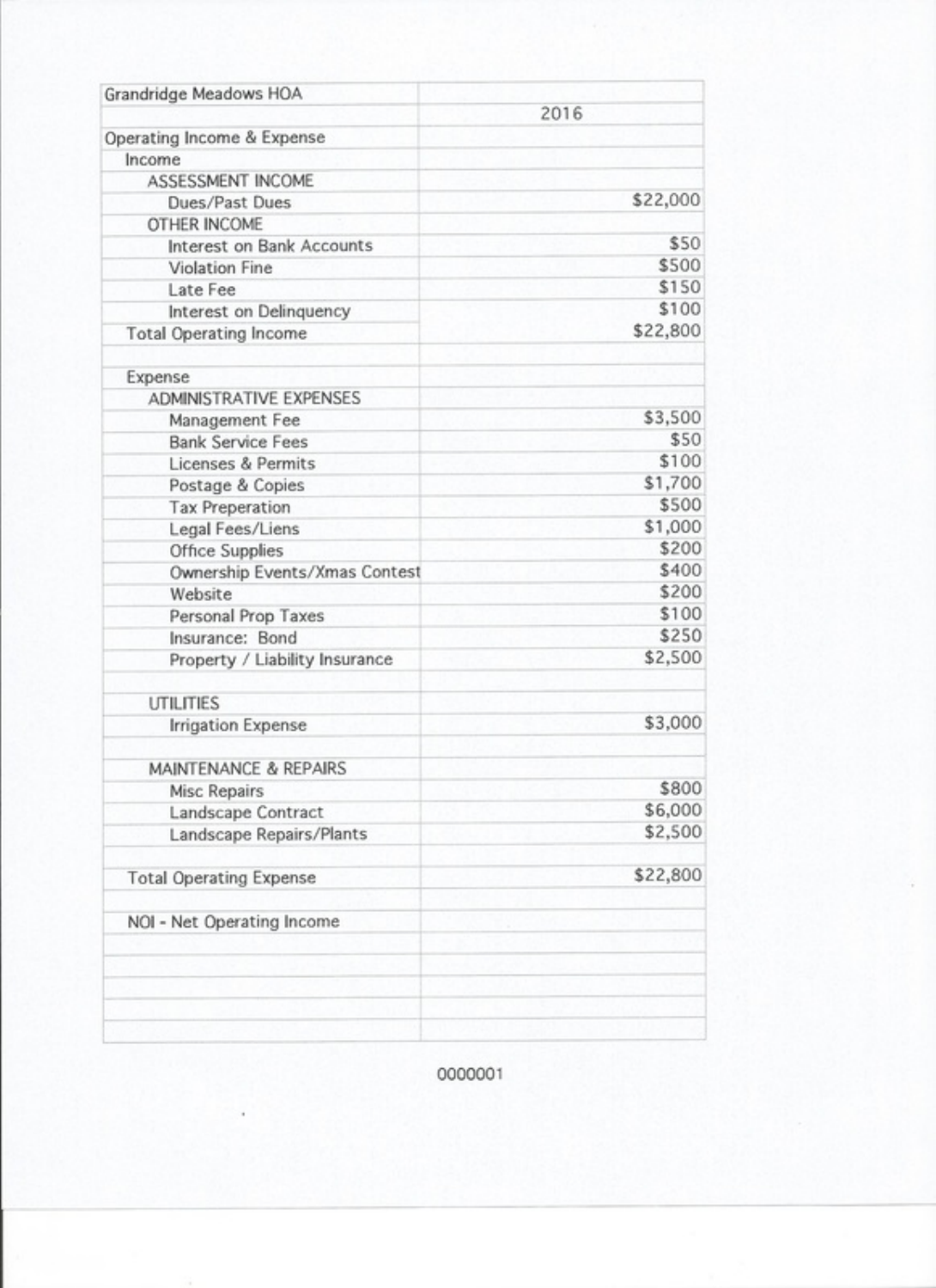| <b>UTILITIES</b>               |    |                  |              |                 |     | 662.20    |             |
|--------------------------------|----|------------------|--------------|-----------------|-----|-----------|-------------|
| Irrigation Expense             | \$ | $2,474.20$ \$    |              | $1,812.00$ \$   |     |           |             |
| <b>Total UTILITIES</b>         | \$ | 2,474.20         | <sup>s</sup> | 1,812.00 \$     |     | 662.20    | -72         |
| MAINTENANCE & REPAIRS          |    |                  |              |                 |     |           |             |
| Misc Repairs                   | \$ | 2,035.00         |              |                 | Ś   | 2,035.00  |             |
| Landscape Contract             | Ś  | 10,013.12        | S            | 1,931.24        | \$. | 8,081.88  |             |
| Landscape Repairs              | S  | 434.40 S         |              | 434.40          |     |           |             |
| Total MAINTENANCE & REPAIR \$  |    | 12,482.52        | S            | 2,365.64        | S   | 10,116.88 |             |
| <b>Total Operating Expense</b> | \$ | 24,363.97        | \$.          | 8,646.39        | S   | 15,717.58 |             |
| NOI - Net Operating Income     | \$ | $(1, 242.49)$ \$ |              | $(5,691.19)$ \$ |     | 4,448.70  | $-1,242.49$ |
|                                |    |                  |              |                 |     |           |             |
|                                |    |                  |              |                 |     |           |             |
|                                |    |                  |              |                 |     |           |             |
|                                |    |                  |              |                 |     |           |             |
|                                |    |                  |              |                 |     |           |             |
|                                |    |                  |              |                 |     |           |             |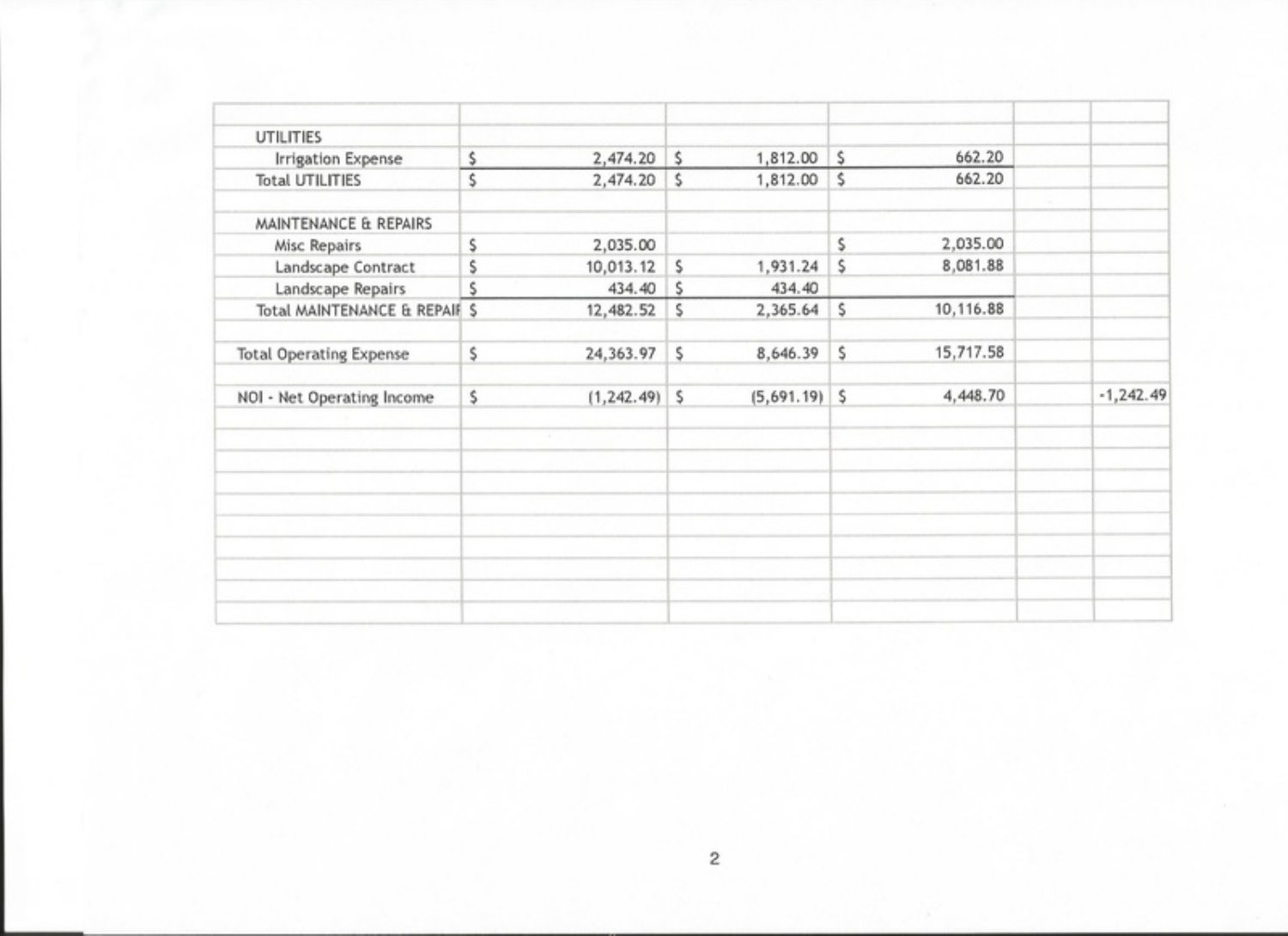#### **Balance Sheet**

Properties: GMHOA - Grandridge Meadows HOA - Kennewick Kennewick, WA

As of: 12/31/2015 Accounting Basis: Cash Balance Account Name ASSETS Cash 1,306.36 Operating Account - Sterling 1.567.35 Operating Cash 2 Banner Bank 25,002.45 Reserve Account 27.876.16 **Total Cash** 27,876.16 TOTAL ASSETS LIABILITIES & CAPITAL Liabilities  $0.00$ **Total Liabilities** 

| Capital                           |             |
|-----------------------------------|-------------|
| Initial Capital - Opening Balance | 33,567,35   |
| Calculated Retained Earnings      | $-5.691.19$ |
| <b>Total Capital</b>              | 27,876.16   |
| TOTAL LIARILITIES & CAPITAL       | 27,876.16   |

Created on 01/12/2016

Page 1